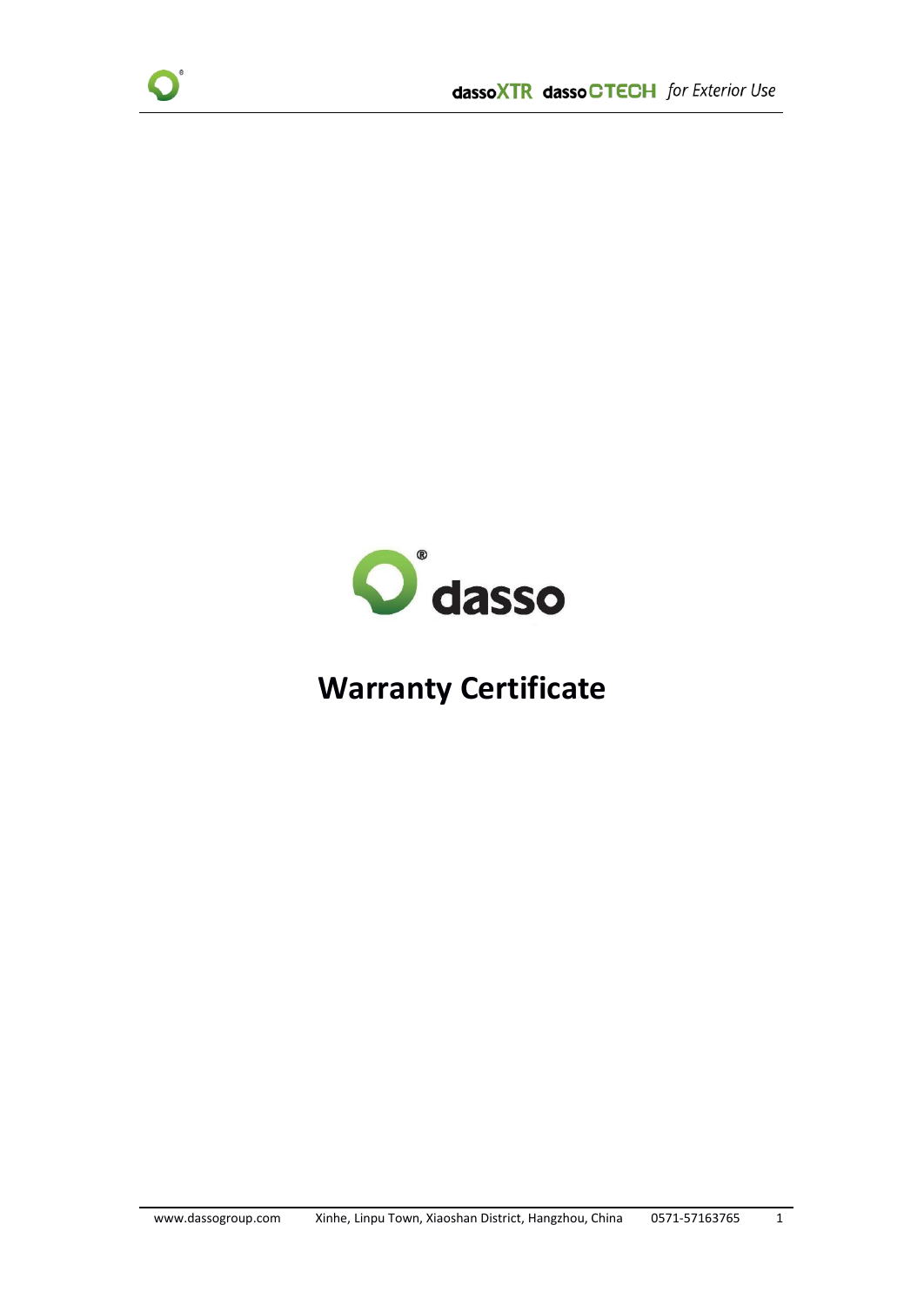

### **Scope of the Warranty**

1. This warranty is limited to the original purchaser of dassoXTR & dassoCTECH products purchased from dasso licensor (the "Manufacturer") and cannot be transferred to third parties.

**2.** Products covered by the Warranty - **the dassoXTR & dassoCTECHProducts**

The Warranty covers all dassoXTR & dassoCTECH decking, cladding and soffit products (hereinafter referred to as dassoXTR & dassoCTECH Products). Manufacturer guarantees that all dassoXTR & dassoCTECH decking, cladding and soffit products are produced to the specifications described in the Product Data Sheets issued by dassoXTR & dassoCTECH valid at the time of purchase. (These Data Sheets can be downloaded from dassogroup.com)

#### **3. Warranty terms and conditions:**

3.1 Subject to the conditions set out herein, Manufacturer warrants that from the date of delivery as stated on the invoice and for a Warranty Period following delivery as defined below, the dassoXTR & dassoCTECH Products applied in Use Class 4 as defined by EN 350 and EN113 will not be damaged by decay caused by wood decay basidiomycete fungi and the wood destroying fungi Coniophora puteana, Trametes (Coriolus), Pleurotus ostreatus so that the dassoXTR & dassoCTECH Products do not perform according to their intended function. (As per AS 504 (2005) standard, dassoXTR & dassoCTECH Products Durability is Class 1; As per AS 1604.1 (2012) standard, dassoXTR &dassoCTECH Products Hazard Class is H3.)

3.2 Manufacturer guarantee the construction and the gluing of the dassoXTR & dassoCTECH Product a period of 25 years.

#### **Settlement of Claims**

When complaint has been approved by dasso, will either replace the bamboo product or come up with aproposal for a financial compensation. Reimbursement will be limited to the total amount of the purchasing price from the original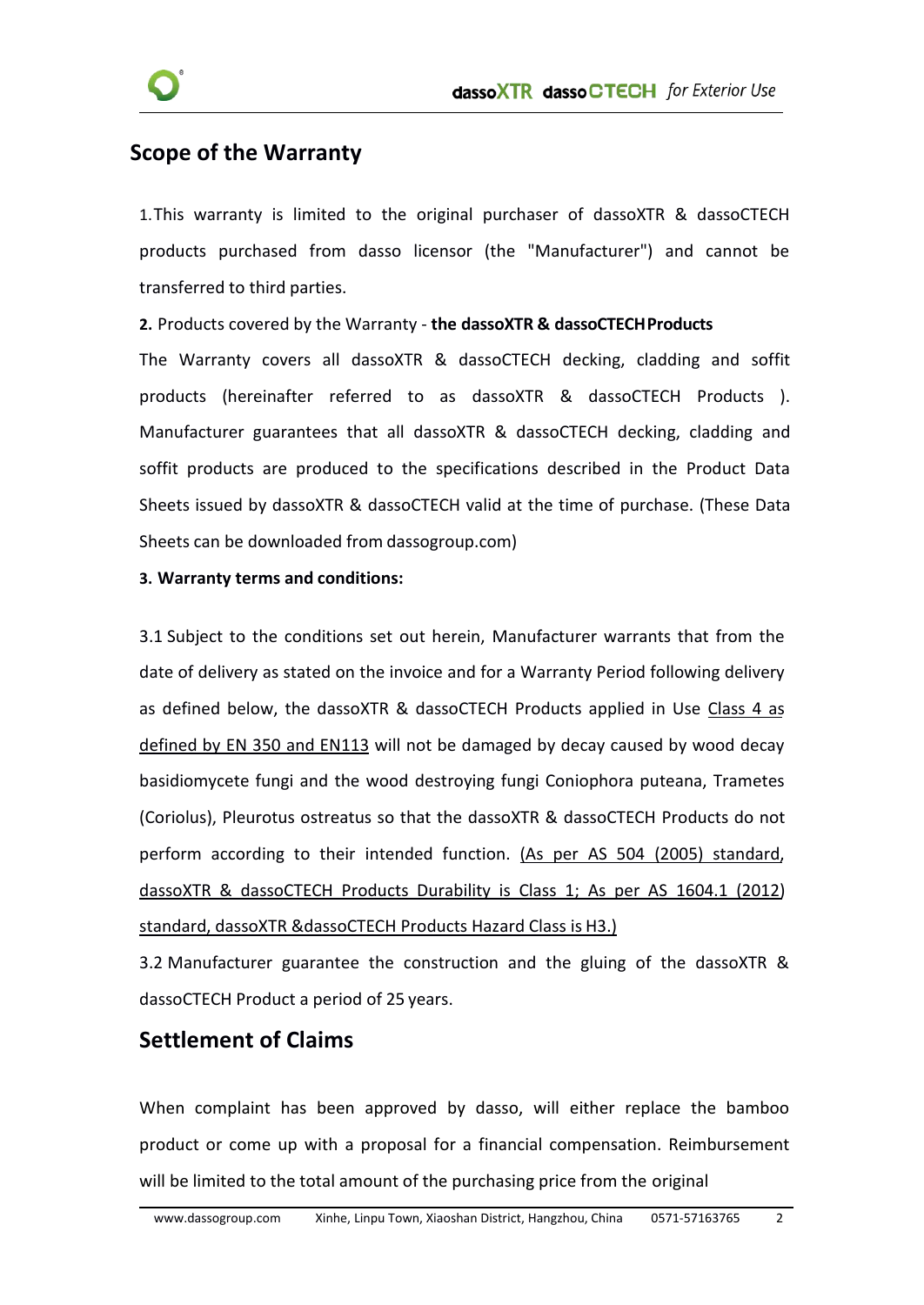invoice.Collateral damage will not be covered by this warranty.

# **Conditions**

This Warranty shall be subject to the following terms and conditions:

1. Environmental conditions such as air pollution, mold, mildew, etc., or staining from foreign substances such as dirt, grease, oil, etc.

Please note: Should dusts and pollens build up on your products, these become a food source for molds and mildew to grow in and their waste products will stain the dassoXTR & dassoCTECH. Please keep your products clean as we do not warrant against these types of staining and degrade. Mold and mildew will not grow in/on dassoXTR & dassoCTECH itself but will in/on the dusts/pollens.

2. Claims must be made in writing to Manufacturer within 30 days after discovery of suspected damage, accompanied by this original Certificate of Warranty, copies of the relevant receipt(s), a statement describing the damage and photographs showing the suspected damage including date of installation. Discovery is defined as the point in time when the suspected damage was discovered, or should have been discovered, by the Owner / Original Purchaser.

3. Manufacturer reserves the right to inspect the dassoXTR & dassoCTECH products prior to any authorisation by Manufacturer of any replacement, financial repair or other remedy under this Warranty. From the date a potential claim is detected, the claimant must take all reasonable steps to protect the dassoXTR & dassoCTECH product from further damage and all reasonable steps to mitigate potential losses caused by the suspected damage.

4. All warranties are valid on the condition that dassoXTR & dassoCTECH Installation Guidelines, User Maintenance Guidelines, and other dassoXTR & dassoCTECH product documents valid at the time of purchase are observed and followed at the handling, storage, installation and use of the Products. Failure to install dassoXTR & dassoCTECH Product in accordance with dassoXTR & dassoCTECH instructions will invalidate this Warranty and guarantees are expired.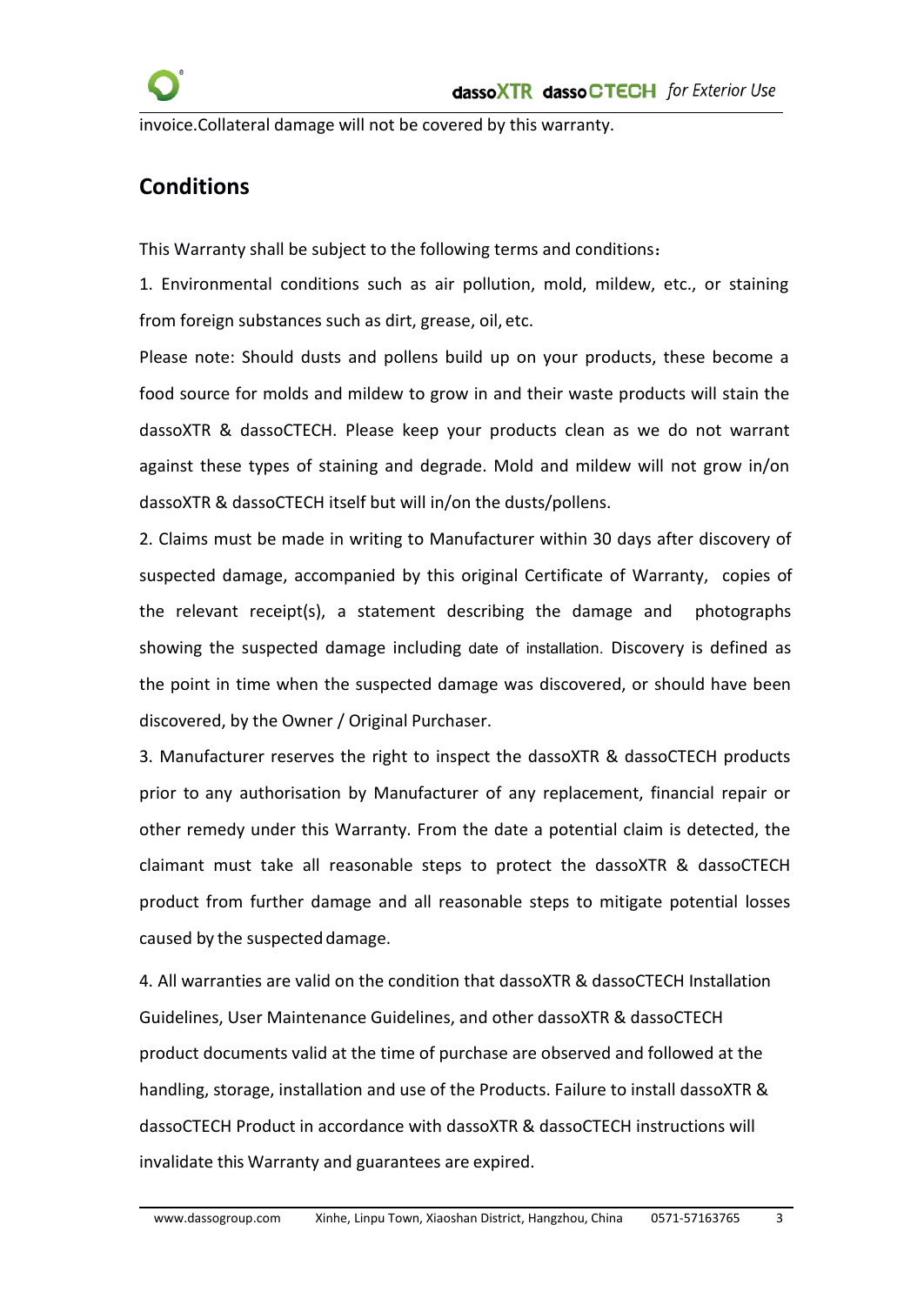

5. This Warranty does not cover any costs associated with removal of damaged dassoXTR & dassoCTECH products or installation of replacement dassoXTR & dassoCTECH products or any remanufacturing costs.

6. A claim does not lead to an extension of the warranty period.

7. Failure to follow these procedures may invalidate any claim under thisWarranty.

### **Exclusions**

1. Manufacturer is not liable for any incidental, economic, exemplary, special, punitive or consequential damage, whether direct or indirect, howsoeverarising.

2. The statements in this Warranty constitute the only warranties given by Manufacturer , and all other express or implied warranties, including any implied warranties of merchantability or fitness or a particular purpose (save where arising under applicable product warranty laws that cannot be lawfully disclaimed) are expressly excluded.

3. Damage or defects resulting from or in any way attributable to the causes listed below is not covered by the Warranty:

a) Improper storage, handling, installation or use of the dassoXTR & dassoCTECH Product, including but not limited to any damage where good design and installation practices have not been followed;

b) Misuse, neglect, alteration or abuse of the dassoXTR & dassoCTECHProduct;

c) Settlement or structural movement and/or movement of materials to which the dassoXTR & dassoCTECH Product is attached;

d) Damage from incorrect design of any structure or where the maximum designed wind loads are exceeded for any structure;

e) Acts of God, such as inter alia hurricane, tornado, hail, earthquake, flood or other severe weather or natural phenomena;

f) Any cause other than manufacturing defects attributable to dassoXTR & dassoCTECH.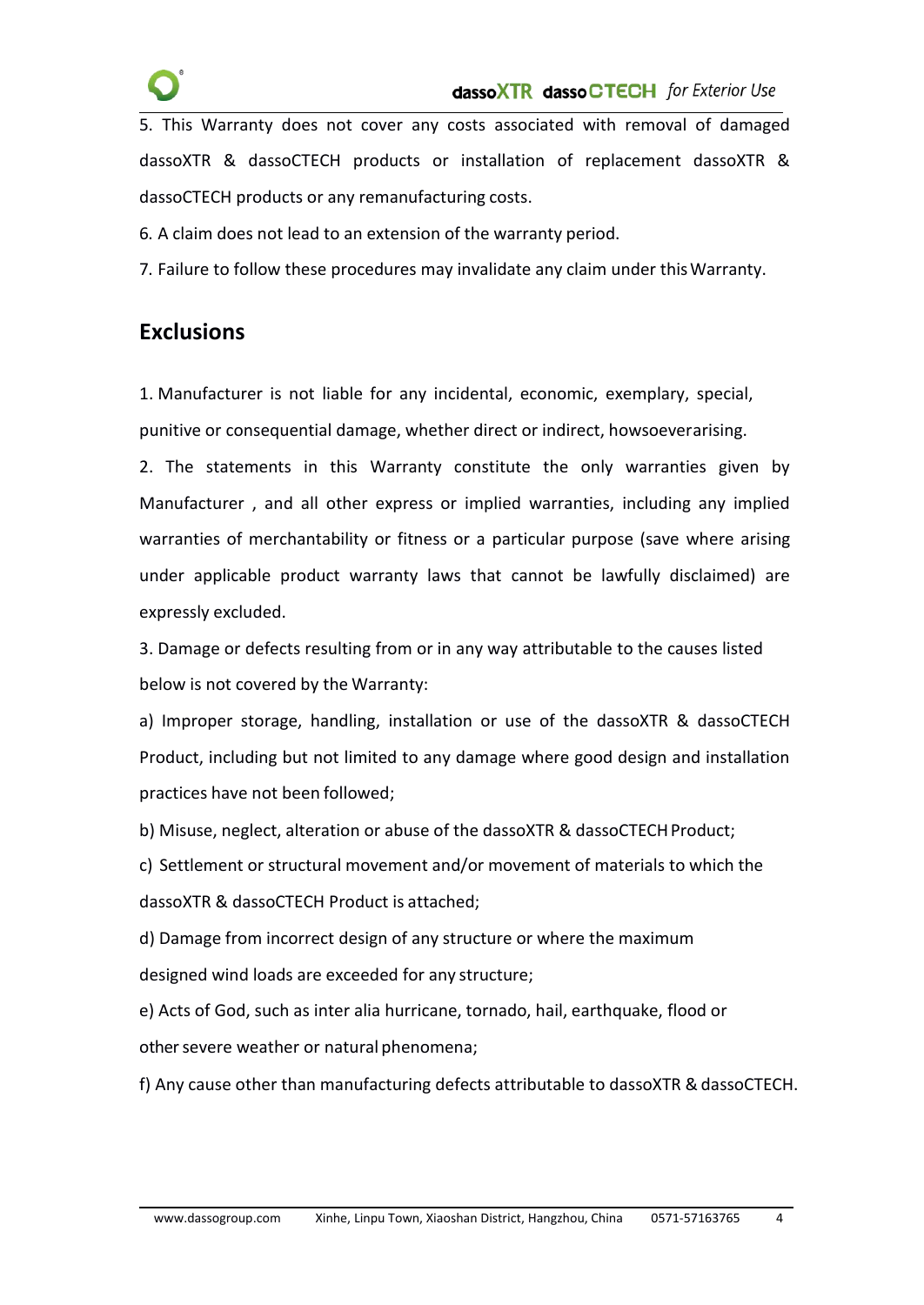g) dassoXTR & dassoCTECH board is a natural forest product, which can vary in color, grain and appearance. Color can change over time depending on the maintenance schedule. Color change can not be a reason to make a claim. Small cracks on the surface and on the end of the boards can arise from the different drying characteristics of the surface and cross cut ends. This phenomenon is normal for most wood species and can not be a reason to make a claim.

h) Small cracks on the surface and on the end of the boards can arise from the different drying characteristics of the surface and cross cut ends. This phenomenon is normal for most wood species and can not be a reason to make a claim.

i) The surface sides of the boards can get rougher and even splinter over time as a result of constant shrink and swell of the boards due to dry and wet climate periods. This phenomenon is normal for most wood species and can not be a reason to make a claim.

j) Slight dimensional change or cupping of the boards can occur after installation. This phenomenon is normal for most wood species and can not be a reason to make a claim.

k) The guarantee applies only to the original purchaser and can not be transferred.to third parties.

## **Contact**

Manufacturer can be contacted by writing to The Chief Executive Officer at:

Zhejiang Daocheng bamboo Industry Co.,Ltd

Xinhe,Linpu Hangzhou

China

311251

email: [info@dassogroup.com](mailto:info@dassogroup.com)

Note: Please make sure that all necessary information mentioned at "Conditions No. 2." (see above) will be sent together with your enquiry.